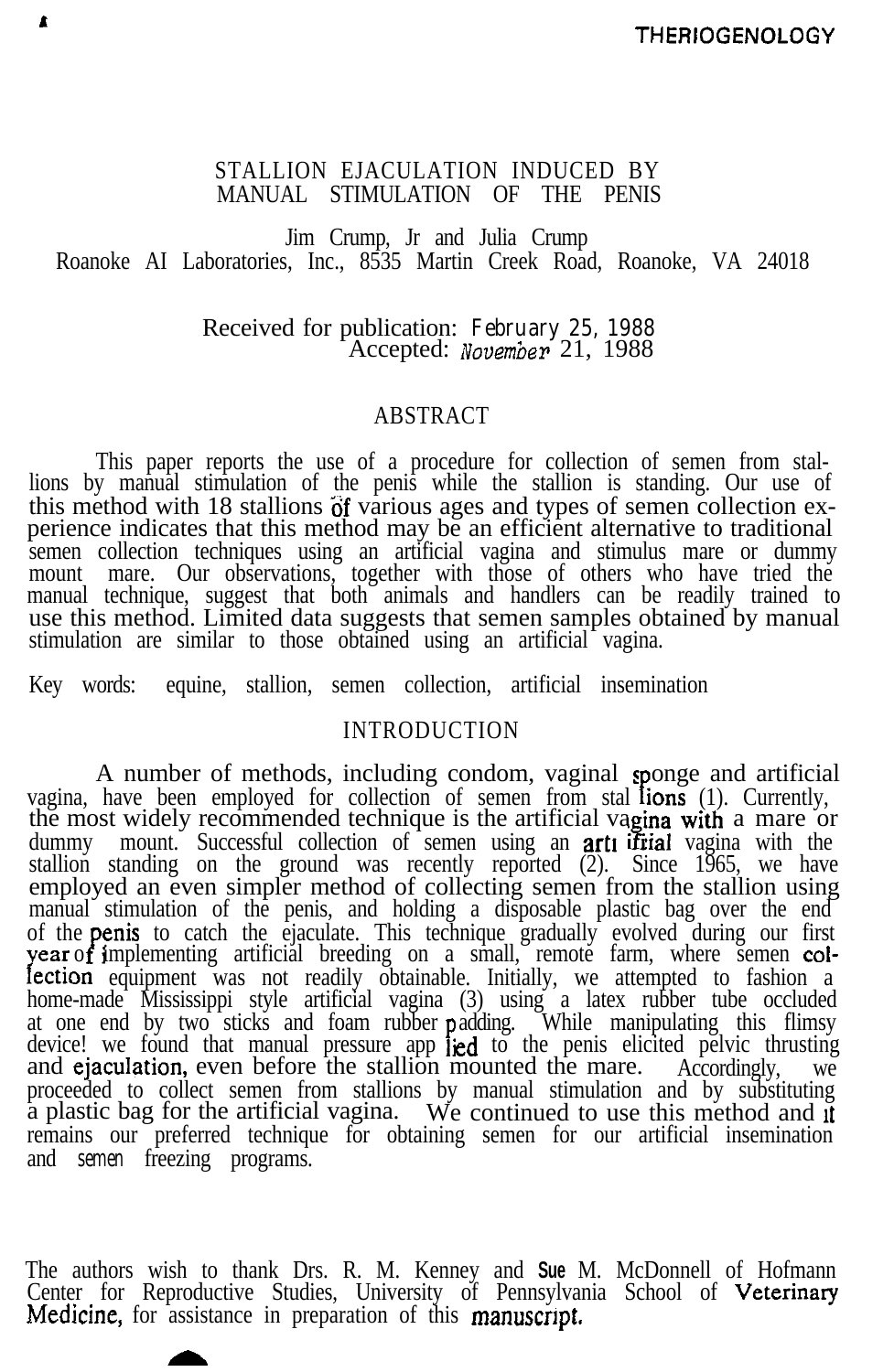#### MATERIALS AND METHODS

Plastic bags of various sizes are successfully employed. A bag should extend 8 to 12 in up the shaft of the penis and be large enough for the glans penis to fully engorge. It is important to use a bag made  $\alpha$  material which is not toxic to sperm. We presently use 6" x 10" polyethylene (1.5 mil) bags (Bel-Art Products, Pequannock, NJ). In addition to the bag, we use a 500-ml plastic squeeze bottle filled with warm water (48 to 52 $^{\circ}$ C), which is used to wash the penis and to warm the hand of the operator before manipulation.

The stallion is stimulated to achieve an erection, but is not allowed to mount. Some horses will respond adequately to a mare or gelding presented at a distance, or a brief glimpse of a mare or gelding walking past a doorway; others respond adequately to a dummy mare; still others will respond in their stalls to the operator rubbing the horse's chest, abdomen, flank or thigh. We have also used an  $\ln$  vitro olfactory stimulus (the urine of an estrous mare presented on a paper towel) to arouse a stallion for collection of semen. This stimulus seems to work particularly well with young, inexperienced stallions. We have found that intensely aroused stallions often fail to respond favorably to manipulation. Therefore, our aim is generally to present the least amount of stimulation to achieve and maintain erection.



Figure 1. Placement of hands.

When erection is achieved, the penis is rinsed with warm water from the squeeze bottle. This usually elicits some engorgement of the glans penis as well as shallow pelvic thrusting. The plastic bag is then placed over the shaft of the penis and secured with one hand placed proximally to the preputial ring. The other hand is placed over the glans penis with the thumb behind the corona, as shown in Figure 1. While applying firm pressure, the shaft and glans are gently manipulated m a rhythmic fashion until the horse responds with pelvic thrustmg. As the horse thrusts forward, the hands follow the thrusting motion. Steady pressure is maintained on the shaft. Simultaneously, the glans is rhythmically massaged with rotating motion, with the thumb massaging the firm protuberance of the corpus cavernosum penis into the glans penis. During initial training of a stallion, the position of the hands as well as the rhythm and strength of the pressure applied on the shaft and glans are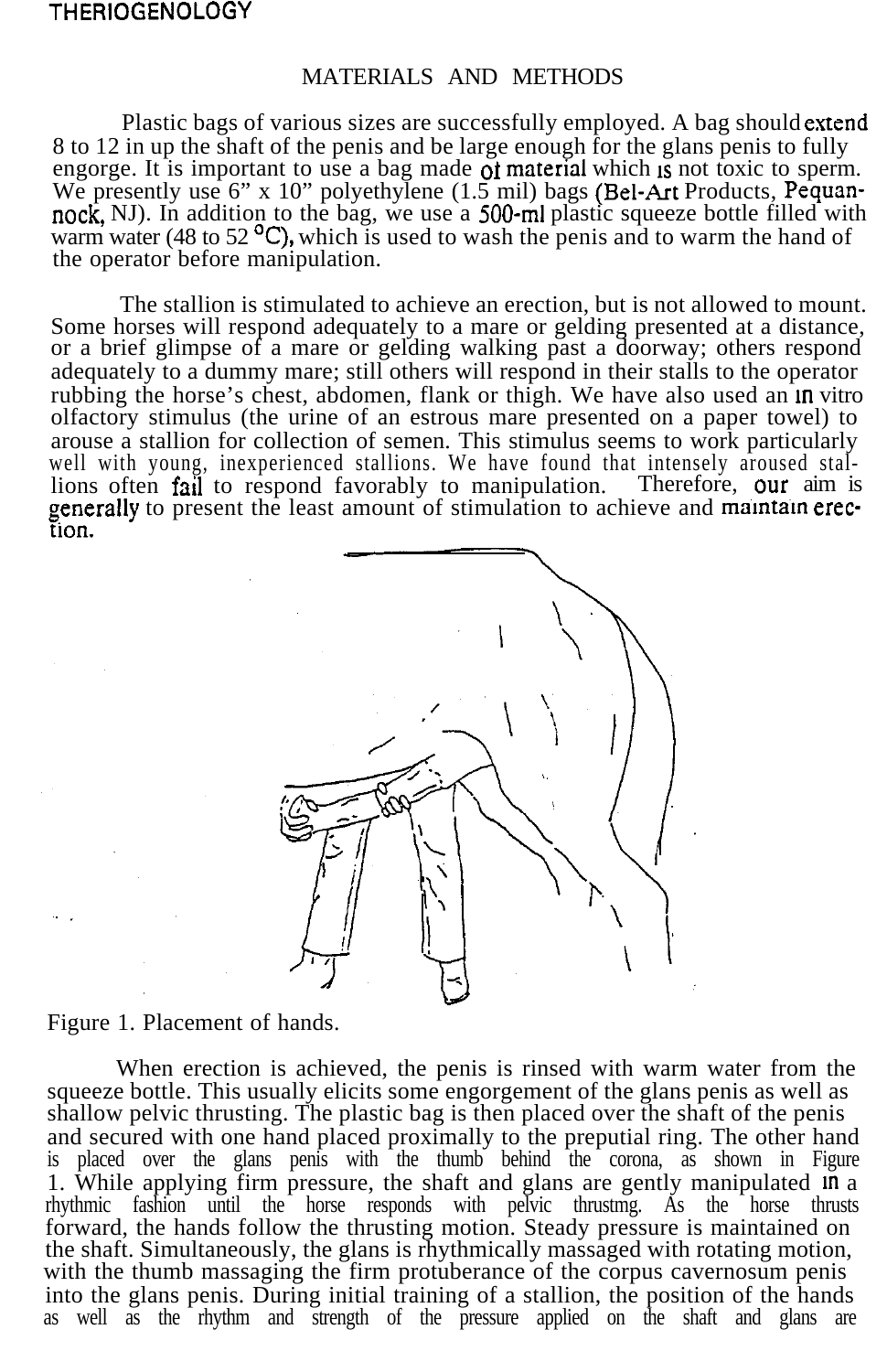varied depending on the response of the stallion, with the goal of inducing dee  $\mathbf p$  pelvic thrusts and engorgement of the glans characteristic of normal copulatory response. The stallion must be allowed freedom to lower the head when thrusting. Ejaculatory pulses are easily palpated and visualized. Premature release of pressure seems to interrupt **ejaculation** in some stallions. In fact, a **sperm** rich portion of the ejaculate may be obtained by releasing manual pressure aftter one or two urethral pulses.

## RESULTS AND DISCUSSION

Table 1 summarizes data on 18 stallions at our facility that were trained to ejaculate in response to manual stimulation. The ejaculates obtained have been used for insemination of mares, as fresh or processed semen (cooled for 24 to 36 h; 45).

Table 1. Summary of data on 18 stallions trained to ejaculate in response to manual stimulation

| Animal                                                                                                                                                                                                                                                                                                                                                                                                                                                         | Exnerience                                                                                                                                                               | Previous Wumber of Training                                  | Number Attempts for                                                                                                                                                                                           |
|----------------------------------------------------------------------------------------------------------------------------------------------------------------------------------------------------------------------------------------------------------------------------------------------------------------------------------------------------------------------------------------------------------------------------------------------------------------|--------------------------------------------------------------------------------------------------------------------------------------------------------------------------|--------------------------------------------------------------|---------------------------------------------------------------------------------------------------------------------------------------------------------------------------------------------------------------|
| Age <sup>a</sup>                                                                                                                                                                                                                                                                                                                                                                                                                                               |                                                                                                                                                                          | Sessions Required <sup>b</sup>                               | Routine Collection <sup>c</sup>                                                                                                                                                                               |
| Arabian<br>3 mo<br>Arabian<br>$3 \text{ mo}$<br>Arabian<br>Arabian<br>3 <sub>mo</sub><br>Arabian<br>$5 \text{ mo}$<br>Arabian<br>5mo<br>$1.5 \text{ yr}$<br>Arabian<br>Arabian<br>$1.5 \text{ yr}$<br>Arabian<br>$1.5$ yr<br>2 <sub>yr</sub><br>Arabian<br>$2y_{r}$<br>Arabian<br>Arabian<br>$2 \,\mathrm{yr}$<br>Arabian<br>$3 \, yr$<br>4 <sub>yr</sub><br>Arabian<br>Arabian<br>4 yr<br>52r<br>Arabian<br>Arabian<br>yr<br>Akhal-Teke<br>$12 \,\mathrm{yr}$ | none<br>none<br>none<br>none<br>none<br>none<br>none<br>none<br>none<br>natural<br>natural<br>none<br>natural<br>none<br>natural<br>natural<br>natural<br>AV<br>natural, | $\frac{2}{1}$<br>- 3<br>9<br>after 22<br>unsuccessful<br>< 3 | $1$ to 3<br>$1$ to 3<br>$1$ to 3<br>1 to 3<br>$1$ to $3$<br>l to3<br>$1$ to $3$<br>$1$ to $3$<br>$\frac{1}{2}$ to 3<br>$1$ to $3$<br>$1~\mathrm{to}3$<br>$1$ to $3$<br>1 to3<br>3 ejaculations in 28 sessions |

a Age at time of training.

b The number of trainmg sessions before successful ejaculation. Each session consisted of several attempts to collect semen during an approximately  $15$ -min period.

c The number of attempts routinely required to collect semen. One attempt consisted of placing the bag on the erect penis and manipulating the penis.

d This stallion, over a period of 21 years, consistently would ejaculate during the second attempt.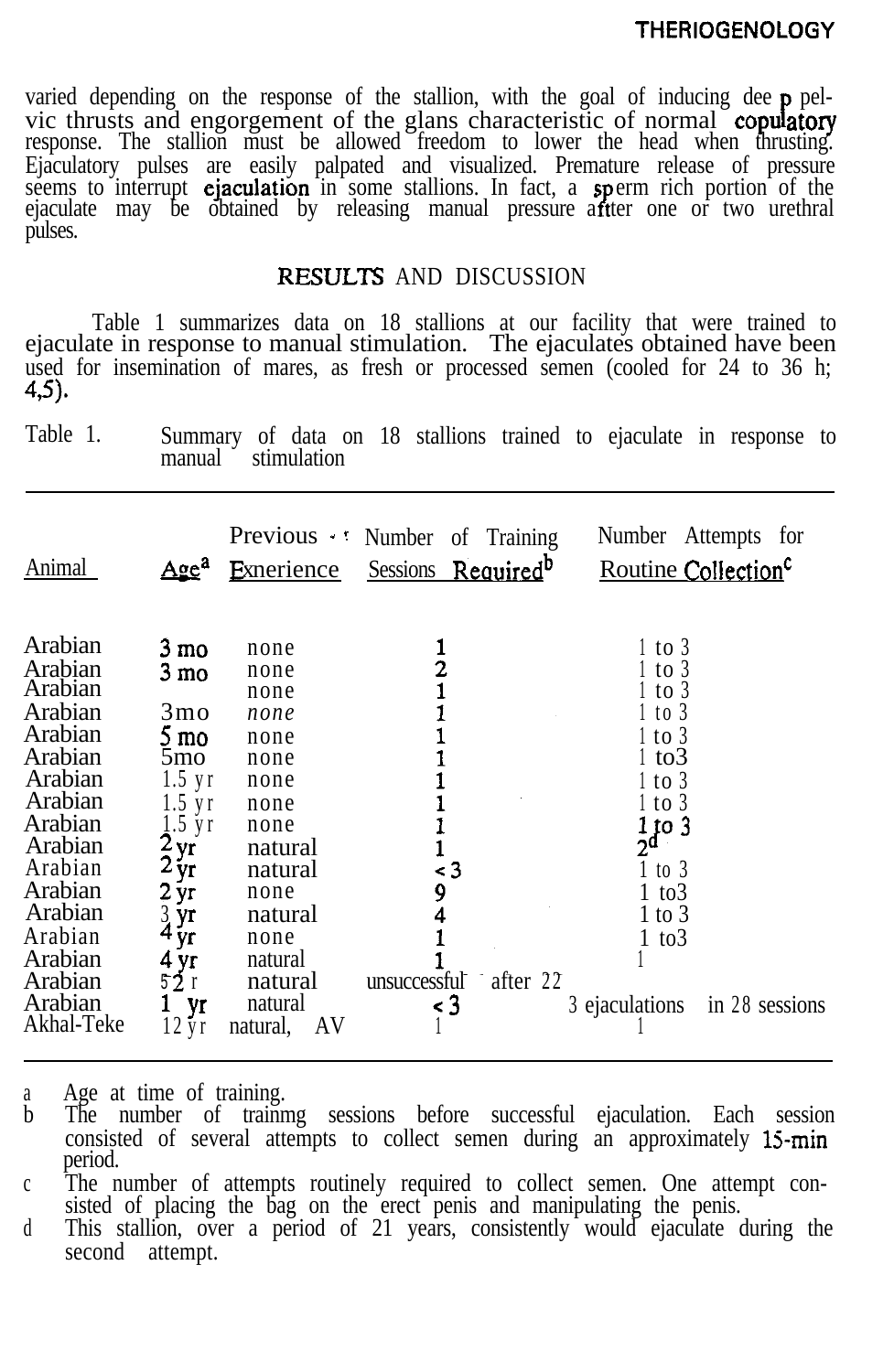We have successfully employed this technique with novice and experienced stallions. To better understand **developmental** changes in semen characteristics and sexual behavior, we have trained several young colts to semen collection procedures and have periodically examined ejaculates throughout the first two years of life. The youngest stallion trained in this collection technique was 2 mo old (Crump, unpublished studies). Other stallions that were trained had previously been bred for -many years by natural service or artificial vagina. Training time does not seem to vary systematically with the animal's experience. Generally, training IS ac**complished** within one or two sessions. Novice stallions have produced ejaculates during the first attempt. Training time has varied from one to several attempts for each of 9 sessions. One stallion was never successfully trained after 22 training sessions over a 3-yr period.

The manual stimulation technique was used successfully to collect semen from one Arabian stallion for 21 yr, from 2 to 23 yr of age. The technique does not appear to interfere with natural breeding or other collection techniques, and many stallions with which we worked returned to or alternated between natural service or artificial vagina programs.

In our various uses of semen, we have. not detected any systematic differences between ejaculates obtained by this manual method and by traditional artificial vagina methods. For example, Table 2 summarizes nine ejaculates obtained from one stallion over a period of 4 mo using four variations of artificial vagina and manual stimulation methods. As shown, there appear to be no systematic dif-4 mo using four variations of artificial vagina and ferences between samples obtained by the various  $\text{col}_1$  ection methods.

| Table 2. |                         |  |  |  | Summary of 9 semen samples from a 12-yr Akhal-teke stallion ob- |  |
|----------|-------------------------|--|--|--|-----------------------------------------------------------------|--|
|          | tained by three methods |  |  |  |                                                                 |  |

| Date                                                                                                                                              | Interval                                                        | Collection Method of Volume (ml) Concen-<br>Collection Semen Gel                                                        |                                                     |                                              | tration <sup>a</sup>                                                          | Sperm<br>Number <sup>b</sup>                                             | $\%TM^c$                                                |
|---------------------------------------------------------------------------------------------------------------------------------------------------|-----------------------------------------------------------------|-------------------------------------------------------------------------------------------------------------------------|-----------------------------------------------------|----------------------------------------------|-------------------------------------------------------------------------------|--------------------------------------------------------------------------|---------------------------------------------------------|
| Mar 31 1 hour<br>Apr $16$ $7$ day<br>$\begin{array}{c}\text{May } 23 \\ \text{Jul } 6 \\ \text{Jul } 7 \end{array}$<br>Jul $10$<br>Jul12<br>Jul14 | 9 day<br>11 day<br>32 hour<br>$2$ day<br>$2 \text{ day}$<br>day | Mar 31 not known AV/ground<br>AV/mare<br>$AV/m$ are<br>AV/dummy<br>AV/dummy<br>AV/dummy<br>AV/dummy<br>Manual<br>Manual | 20<br>65<br>100<br>82<br>65<br>68<br>56<br>60<br>63 | $\theta$<br>2<br>0<br>11<br>4<br>5<br>0<br>5 | 283.0<br>94.0<br>124.3<br>57.5<br>9<br>- 5<br>56.0<br>146.8<br>104.0<br>124.0 | 5.7<br>6.1<br>12.4<br>4.7<br>6.2<br>$\theta$<br>3.8<br>8.2<br>6.2<br>7.8 | 75<br>75<br>80<br>90<br>85<br>90<br>85<br>╱<br>80<br>80 |

a  $(10^6 \text{ sperm/ml})$ .

b Total number of sperm  $(x 10<sup>2</sup>)$ 

**c** Visual estimate  $0$ **f** percent total motility.

Some stallions stop thrusting before ejaculating, or they may achieve engorgement and appear to be near ejaculating, but stop just before. These animals appear to become distracted or over-aroused during collection. In our experience, these problems can often be avoided by providing the minimum stimulus to achieve response. The stallion may, for example, become distracted if he is too near an **estrous** mare during manipulation. In some instances, an extremely stimulated **stallion** can be induced to ejaculate simply by applying pressure to only the glans penis.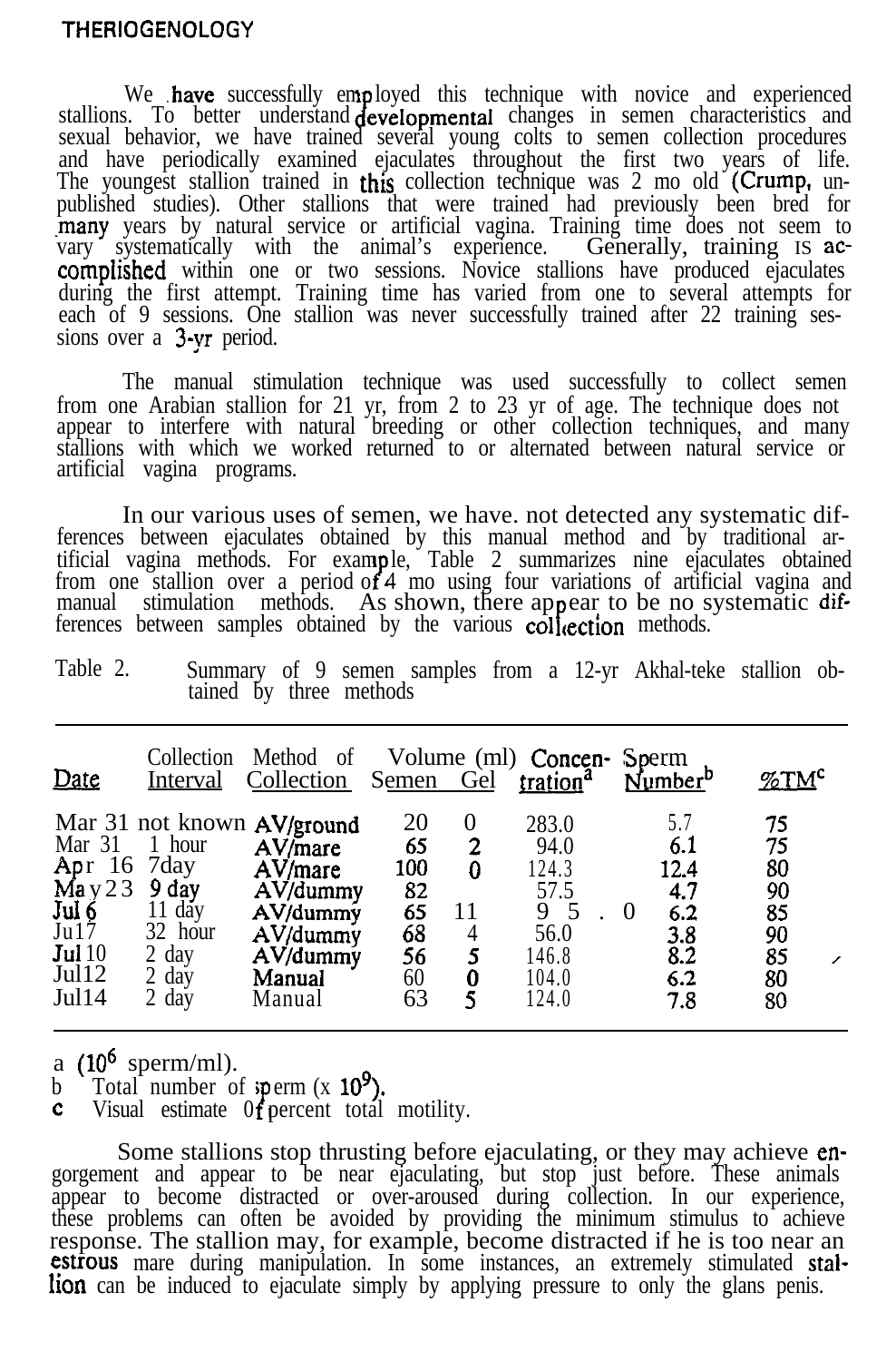dure. Most stallions readily become conditioned to this semen collection proce-They appear to associate breeding with the operator and the plastrc bag. Once trained, they often appear more attentive to the operator and the plastic bag than to a mare, much the same as stallions that are trained to an artificial vagina and dummy mare become conditioned to those breeding stimuli. One stallion we worked with routinely achieved erection in the stall when the operator approached with the plastic bag, and with manual stimulation, he ejaculated (without the stimulus of a mare or of an olfactory stimulus). In apparent **antic** tion, two of our stallions consistently backed away from the stimu lus mare toward ation of collecthe operator who was crinkling the plastic bag. Although we routinely use a stimulus mare, stallions experienced with this technique often require less stimulation from the mare than for traditional collection methods.

-

With minor modifications, this technique has recently been employed with pony stallions at the University of Pennsylvania (McDonnell, personal communication, 1987), where 10 stallions, subjects of a semen study, were readily trained for the collection of semen with a **plastic** bag and manual stimulation. Five of these 10 stallions consistently responded quickly and ejaculated while standing; the remaining 5 responded with less vigor and were allowed to mount a mare for collection, in which case manual stimulation was performed in place of an artificial vagina. In addition, a warm (45 to 50  $^{\circ}C$ ) wet towel compress was added to provide additional stimulation of the glans penis when necessary. All **stallions** successfully ejaculated within one to two attempts, and continued to be managed in this manner without any complications. Throughout the  $3$ -mo study, semen samples were collected two to three times a week; usually less than 1 h was required to obtain semen samples from the 10 stallions. In this study, the stimulus mare was tethered, so **collections** were accomplished by one stallion handler and one operator. In similar work (McDonnell, personal communication), collections were made from stallions tethered in their stalls with a stimulus mare tethered nearby. This arrangement permitted one person to conduct the collection. The breeding history of the stallions varied: some had been bred naturally and some had previously been trained to artificial vagina collection of semen. However, all animals readily responded and became conditioned to the manual stimulation method. Subsequently, several student operators have successfully collected semen from these ponies even in their first attempt to employ the technique.

The manual stimulation technique offers several distinct advantages over traditional semen collection methods (artificial vagina on a mount mare). These include 1) markedly reduced collection time and minimal preparation and clean-up time; 2) cleaner samples (plastic bag contacts only lower portion of the shaft of the penis), no lubricating jelly is **required;** 3) disposable materials, reduced risk of infection; 4) inexpensive materials; 5) heat damage to sperm from contact with artificial vagina reduced; 6) places less physical stress on stallions; 7) allows several ejaculates in quick succession (one stallion produced six ejaculates in less than 20 min, another produced three ejaculates in 6 min); 7) it is possible to obtain just the sperm-rich portion of the ejaculate; 8) generally requires fewer personnel; and 9) 2 oes not always require a stimulus mare.

While we have preferred to train stallions to ejaculate while standing on the ground, manual stimulation with a plastic bag can be substituted for the artificial vagina with the stallion mounted on a mare or dummy mount.

Potential disadvantages of this technique are that 1) a stallion and operator may require more training than is necessary when an artificial vagina and mount mare technique *is* used 2) large, tall horses may thrust with enough force to unbalance or knock down the handler, and 3) with tall. horses, the operator may be at